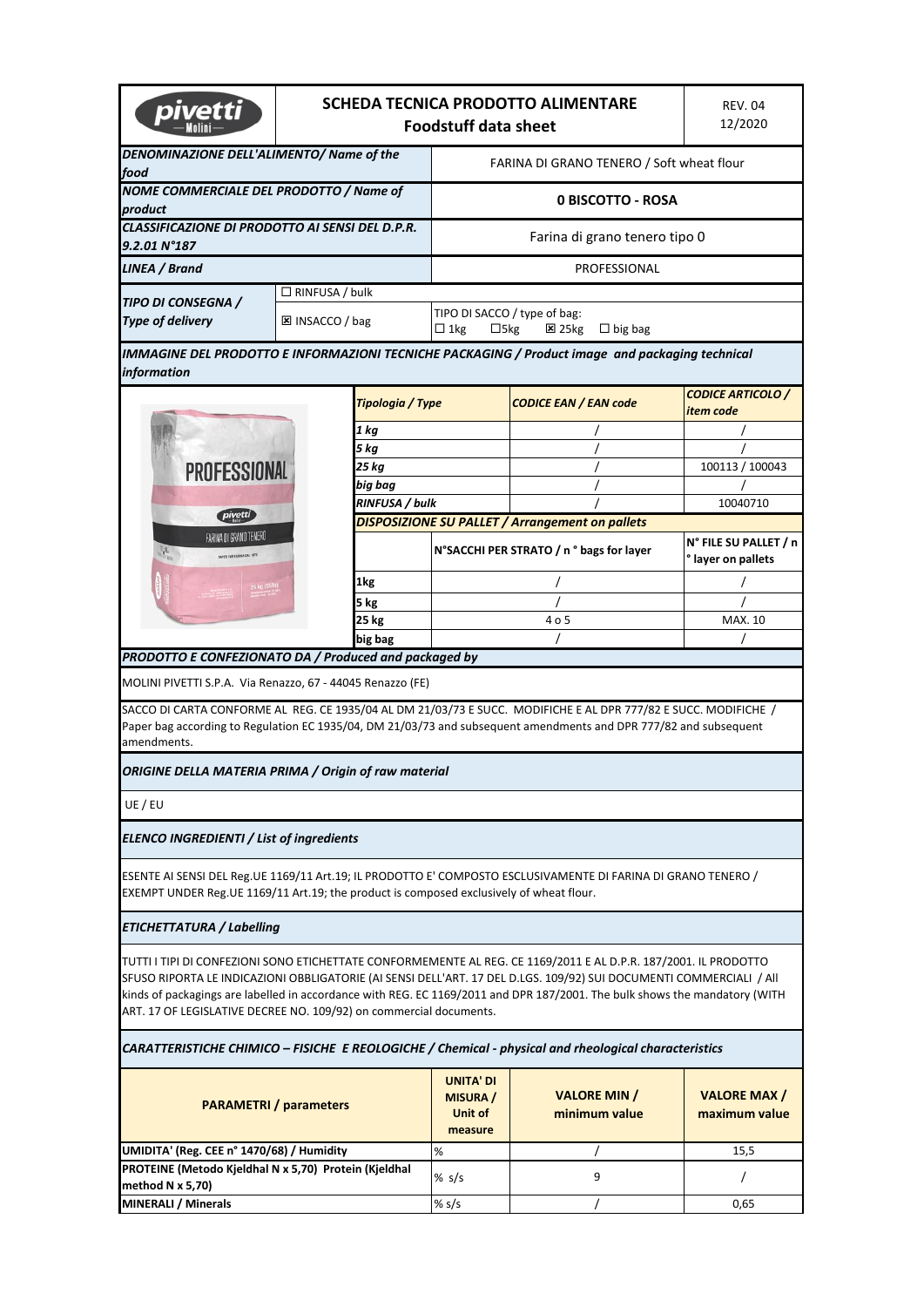| INDICE DI CADUTA HAGBERG / Falling Number (Perten<br>method) | <b>SEC</b> | 240 |  |
|--------------------------------------------------------------|------------|-----|--|
| <b>GLUTINE / Gluten</b>                                      | % s/s      |     |  |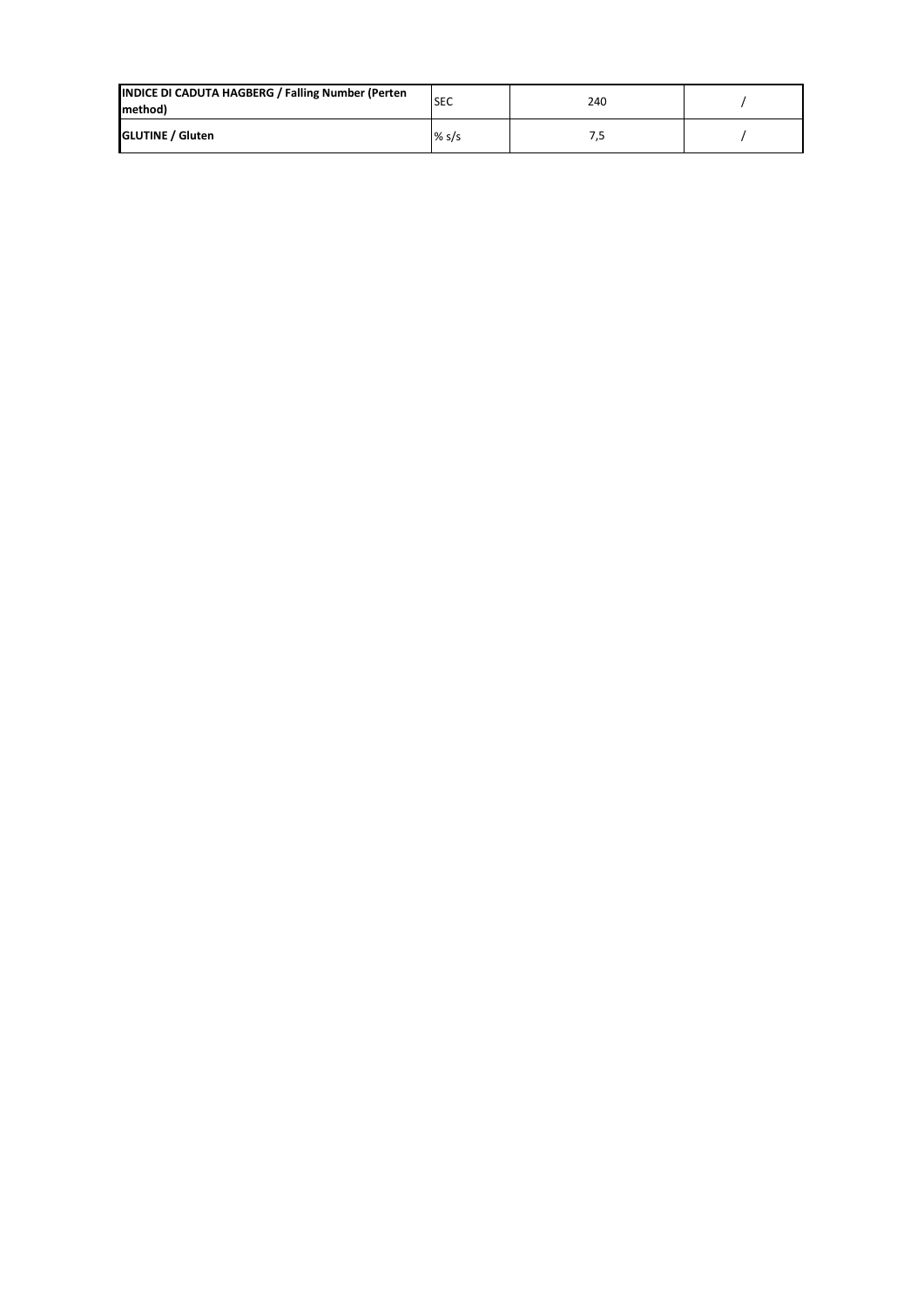| ALVEOGRAMMA (METODO CHOPIN) / Alveograph (Chopin Method)                                                                         |                                                                           |                                                           |                                                                                        |                                     |
|----------------------------------------------------------------------------------------------------------------------------------|---------------------------------------------------------------------------|-----------------------------------------------------------|----------------------------------------------------------------------------------------|-------------------------------------|
| W (103 erg)<br><b>JOULE</b>                                                                                                      |                                                                           |                                                           | 90                                                                                     | 130                                 |
| P/L                                                                                                                              |                                                                           |                                                           | 0,35                                                                                   | 0,55                                |
| FARINOGRAMMA (METODO BRABENDER) / Farinograph (Brabender Method)                                                                 |                                                                           |                                                           |                                                                                        |                                     |
| <b>ASSORBIMENTO ACQUA / Absorption water</b>                                                                                     | $\%$                                                                      |                                                           | $\prime$                                                                               | $\prime$                            |
| TEMPO DI ASSORBIMENTO / water absorption time                                                                                    | <b>MIN</b>                                                                |                                                           | 7                                                                                      | $\prime$                            |
| <b>STABILITA' / Stability</b><br><b>MIN</b>                                                                                      |                                                                           |                                                           |                                                                                        |                                     |
| <b>PROPRIETA' ORGANOLETTICHE / Organoleptic properties</b>                                                                       |                                                                           |                                                           |                                                                                        |                                     |
| <b>COLORE / Colour</b>                                                                                                           | BIANCO TIPICO / Typical white                                             |                                                           |                                                                                        |                                     |
| <b>ODORE / Aroma &amp; Flavor</b><br><b>GRADEVOLE E NATURALE / Pleasant and natural</b>                                          |                                                                           |                                                           |                                                                                        |                                     |
| <b>ASPETTO / Appearance</b>                                                                                                      | POLVERE SOFFICE / Fluffy powder                                           |                                                           |                                                                                        |                                     |
| PERCEZIONE AL TATTO / Perception to the touch                                                                                    | SCORREVOLE, OMOGENEA E PRIVA DI GRUMI / sliding, homogenous,<br>lump-free |                                                           |                                                                                        |                                     |
| <b>CONTAMINANTI / Contaminants</b>                                                                                               |                                                                           |                                                           |                                                                                        |                                     |
| <b>PARAMETRI</b> / parameters                                                                                                    |                                                                           | <b>UNITA' DI</b><br><b>MISURA</b> /<br>Unit of<br>measure | <b>VALORE MASSIMO CONSENTITO</b><br><b>PER LEGGE / Maximum value</b><br>allowed by law |                                     |
| CHIMICO - FISICI / Chemical - physical                                                                                           |                                                                           |                                                           |                                                                                        |                                     |
| RESIDUI PESTICIDI (ORGANOFOSFORATI, CLORURATI, PIRETROIDI) /<br>Residual pesticides (organophosphates, chlorinated, Pyrethroids) |                                                                           | $\mu$ g/kg                                                | ENTRO I LIMITI DI LEGGE / legal limits                                                 |                                     |
| AFLATOSSINE B1 / Aflatoxin B1                                                                                                    |                                                                           | $\mu$ g/kg                                                | < 2,0                                                                                  |                                     |
| AFLATOSSINE (B1, B2, G1, G2) / Aflatoxin B1-B2-G1-G2                                                                             |                                                                           | µg/kg                                                     | < 4.0                                                                                  |                                     |
| OCRATOSSINA A / Ochratoxin A                                                                                                     |                                                                           | $\mu$ g/kg                                                | < 3,0                                                                                  |                                     |
| <b>ZEARALENONE / Zearalenone</b>                                                                                                 |                                                                           | $\mu$ g/kg                                                | < 75                                                                                   |                                     |
| DEOSSIVALENOLO (DON) / Vomitoxin (DON)                                                                                           |                                                                           | $\mu$ g/kg                                                | < 750                                                                                  |                                     |
| <b>PIOMBO</b>                                                                                                                    |                                                                           | mg/kg                                                     | < 0,20                                                                                 |                                     |
| <b>CADMIO</b>                                                                                                                    |                                                                           | mg/kg                                                     | < 0,10                                                                                 |                                     |
| MICROBIOLOGICI / Microbiological                                                                                                 |                                                                           |                                                           |                                                                                        |                                     |
| CONTA BATTERICA TOTALE (CBT) / Total Plate Count                                                                                 |                                                                           | U.F.C./g                                                  | $<$ 100000                                                                             |                                     |
| <b>COLIFORMI TOTALI / Total coliforms</b>                                                                                        |                                                                           | U.F.C./g                                                  | $500$                                                                                  |                                     |
| LIEVITI / yeasts                                                                                                                 |                                                                           | U.F.C./g                                                  | $1500$                                                                                 |                                     |
| <b>MUFFE/Molds</b>                                                                                                               |                                                                           | U.F.C./g                                                  | $1500$                                                                                 |                                     |
| ESCHERICHIA COLI / Escherichia coli                                                                                              |                                                                           | U.F.C./g                                                  | $<$ 10                                                                                 |                                     |
| SALMONELLA / Salmonella                                                                                                          |                                                                           | U.F.C./g                                                  |                                                                                        | ASSENTE / Absent                    |
| FRAMMENTI DI INSETTO (METODO AOAC) / Filth Test                                                                                  |                                                                           |                                                           |                                                                                        |                                     |
| FRAMMENTI DI INSETTO / Fragments of insect                                                                                       |                                                                           | $n^{\circ}$ / 50g                                         | <50                                                                                    |                                     |
| PELI DI RODITORE / Rodent hairs                                                                                                  |                                                                           | $n^{\circ}$ / 50g                                         | ASSENTE / Absent                                                                       |                                     |
| VALORI NUTRIZIONALI MEDI PER 100 g DI PRODOTTO / Mean Nutritional value for 100 g product                                        |                                                                           |                                                           |                                                                                        |                                     |
| <b>PARAMETRI</b> / parameters                                                                                                    |                                                                           | <b>UNITA' DI MISURA /</b><br><b>Unit of measure</b>       |                                                                                        | <b>VALORE MEDIO /</b><br>mean value |
| <b>ENERGIA / Energy</b>                                                                                                          |                                                                           | kJ - Kcal                                                 |                                                                                        | 1423 - 336                          |
| GRASSI / Fat                                                                                                                     |                                                                           | g                                                         |                                                                                        | 1                                   |
| DI CUI ACIDI GRASSI SATURI / Of which saturates                                                                                  |                                                                           | g                                                         |                                                                                        | 0,1                                 |
| <b>CARBOIDRATI / Carbohydrates</b>                                                                                               |                                                                           | g                                                         |                                                                                        | 73                                  |
| DI CUI ZUCCHERI / Of which sugars                                                                                                |                                                                           | g                                                         |                                                                                        | 1,4                                 |
| FIBRE / Fibre                                                                                                                    |                                                                           | g                                                         |                                                                                        | 1,6                                 |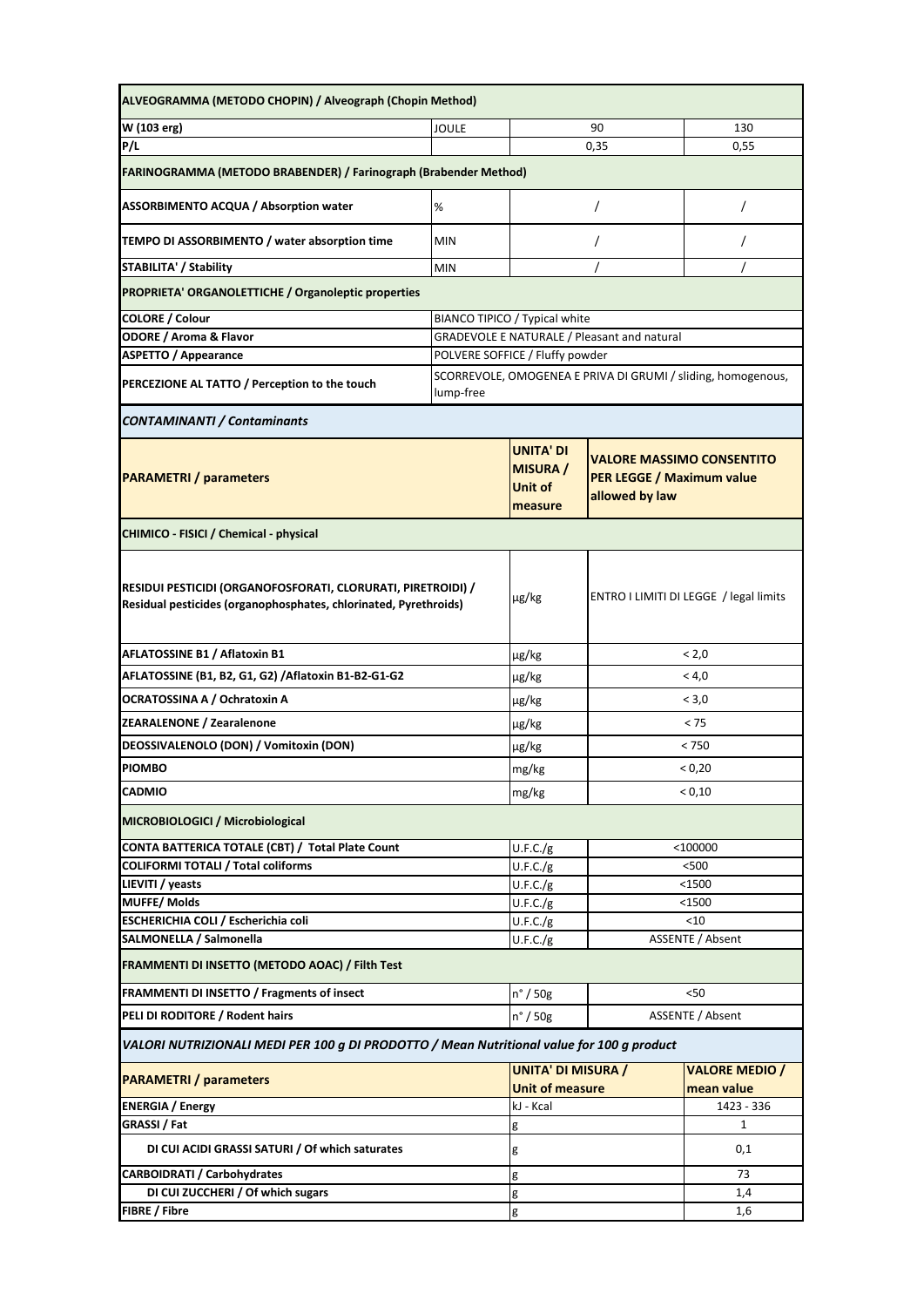| <b>PROTEINE</b><br>' Protein |  |
|------------------------------|--|
| <b>SALE</b><br>/ Salt        |  |

*SOSTANZE O PRODOTTI CHE PROVOCANO ALLERGIE O INTOLLERANZE / Substances or products causing allergies or intolerances*

| Reg. UE 1169/11 Art. 21 e Allegato II<br>SOSTANZE O PRODOTTI CHE PROVOCANO ALLERGIE O INTOLLERANZE /<br>Reg.<br>UE 1169/11 Art. 21 e Annex II<br>Substances or products causing allergies or intolerances                                                                           | <b>PRESENTE NEL</b><br><b>PRODOTTO</b><br>inside the<br>product | Presenza eventuale e<br><b>non intenzionale</b><br>Contaminazione<br>crociata) / Possible<br>and unintentional<br>presence (cross-<br>contamination) |
|-------------------------------------------------------------------------------------------------------------------------------------------------------------------------------------------------------------------------------------------------------------------------------------|-----------------------------------------------------------------|------------------------------------------------------------------------------------------------------------------------------------------------------|
| Cereali contenenti glutine: grano (farro e grano khorasan), segale, orzo, avena o i loro ceppi ibridati e prodotti<br>derivati / Cereal containing gluten, namely: wheat (such as spelt and khorasan wheat), rye, barely, oats or<br>their hybridised strains, and products thereof | SI (grano)/ yes<br>(wheat)                                      | NO / no                                                                                                                                              |
| Crostacei e prodotti a base di crostacei / Crustaceans and products thereof                                                                                                                                                                                                         | NO/no                                                           | NO/no                                                                                                                                                |
| Uova e prodotti a base di uova / Eggs and products thereof                                                                                                                                                                                                                          | NO/no                                                           | NO / no                                                                                                                                              |
| Pesce e prodotti a base di pesce / Fish and products thereof                                                                                                                                                                                                                        | NO/no                                                           | NO / no                                                                                                                                              |
| Arachidi e prodotti a base di arachidi / Peanuts and products thereof                                                                                                                                                                                                               | NO/no                                                           | NO / no                                                                                                                                              |
| Soia e prodotti a base di soia / Soybeans and products thereof                                                                                                                                                                                                                      | NO/no                                                           | SI (soia) / Yes (soy)                                                                                                                                |
| Latte e prodotti a base di latte (incluso il lattosio) / Milk and products thereof                                                                                                                                                                                                  | NO/no                                                           | NO / no                                                                                                                                              |